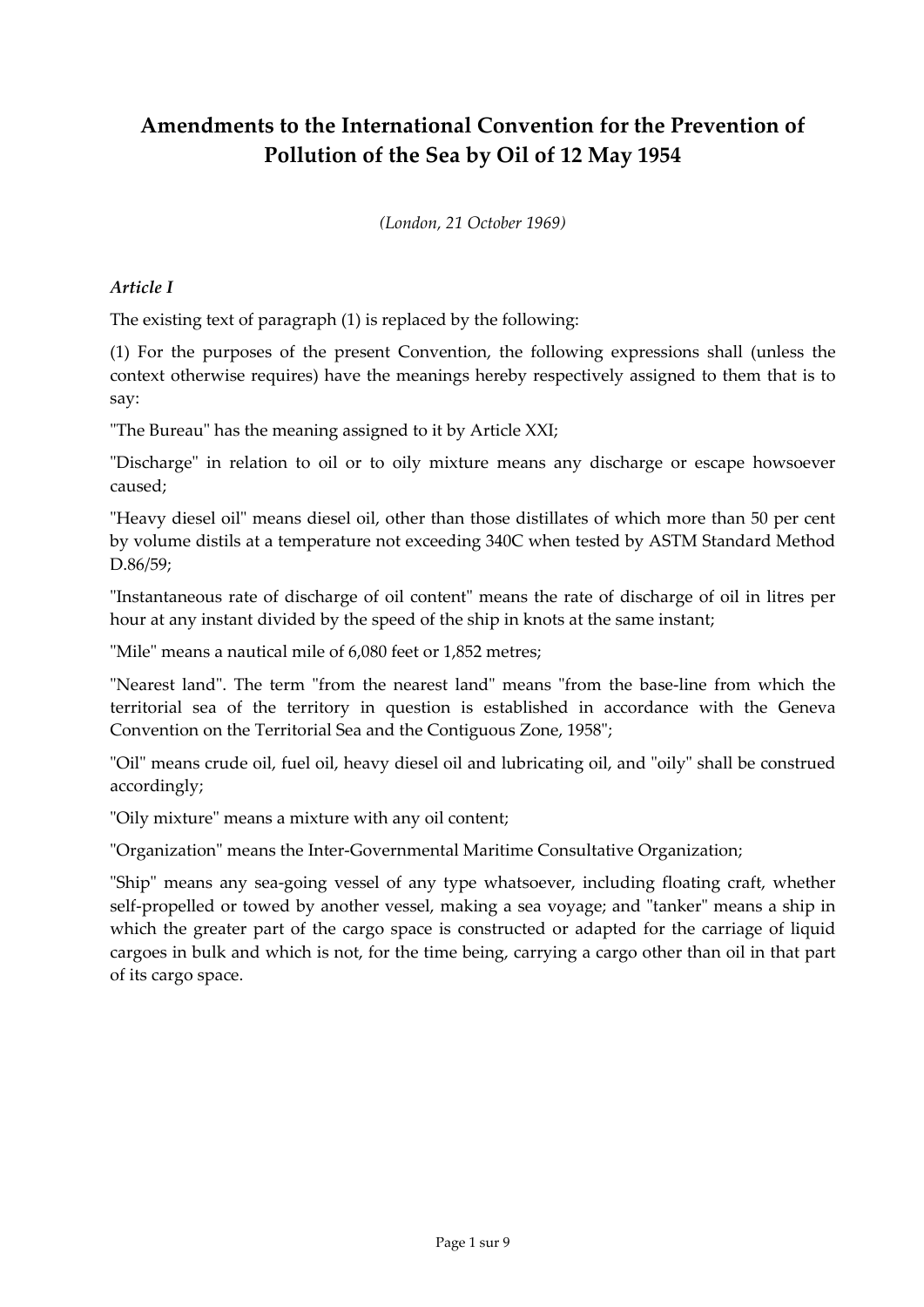## *Article III*

The existing text of Article III is replaced by the following:

Subject to the provisions of Articles IV and V:

(a) the discharge from a ship to which the present Convention applies, other than a tanker, of oil or oil mixture shall be prohibited except when the following conditions are all satisfied:

(i) the ship is proceeding en route;

(ii) the instantaneous rate of discharge of oil content does not exceed 60 litres per mile;

(iii) the oil content of the discharge is less than 100 parts per 1,000,000 parts of the mixture;

(iv) the discharge is made as far as practicable from land;

(b) the discharge from a tanker to which the present Convention applies of oil or oily mixture shall be prohibited except when the following conditions are all satisfied;

(i) the tanker is proceeding en route;

(ii) the instantaneous rate of discharge of oil content does not exceed 60 litres per mile;

(iii) the total quantity of oil discharged on a ballast voyage does not exceed 1/15,000 of the total cargo‐carrying capacity;

(iv) the tanker is more than 50 miles from the nearest land;

(c) the provisions of sub‐paragraph (b) of this Article shall not apply to:

(i) the discharge of ballast from a cargo tank which, since the cargo was last carried therein, has been so cleaned that any effluent therefrom, if it were discharged from a stationary tanker into clean calm water on a clear day, would produce no visible traces of oil on the surface of the water; or

(ii) the discharge of oil or oily mixture from machinery space bilges, which shall be governed by the provisions of sub‐paragraph (a) of this Article.

## *Article IV*

Paragraph (c) is deleted.

## *Article V*

The existing text of Article V is replaced by the following:

Article III shall not apply to the discharge of oily mixture from the bilges of a ship during the period of twelve months following the date on which the present Convention comes into force for the relevant territory in accordance with paragraph (1) of Article II.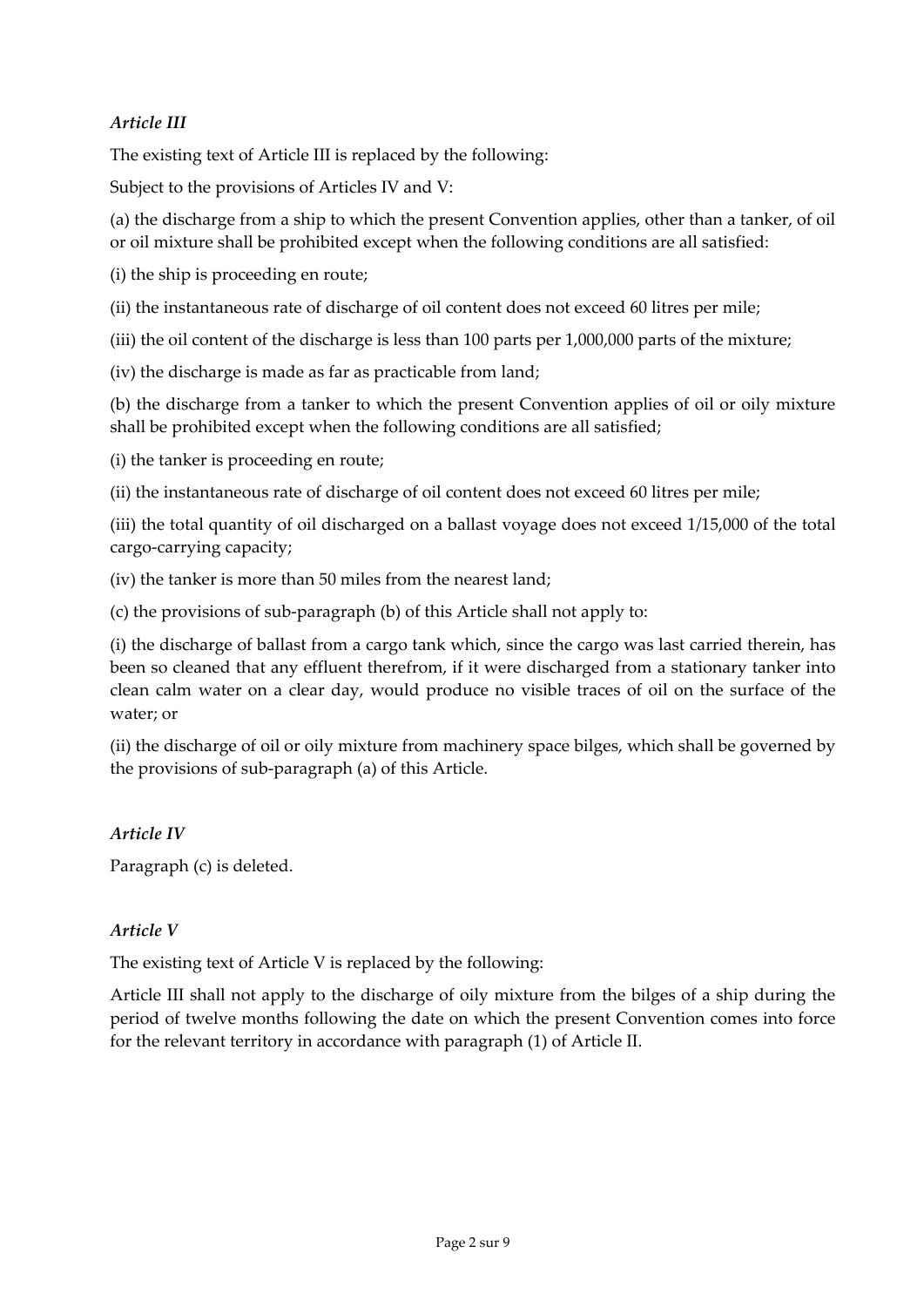## *Article VII*

The existing text of Article VII is replaced by the following:

(1) As from a date twelve months after the present Convention comes into force for the relevant territory in respect of a ship in accordance with paragraph (1) of Article II, such a ship shall be required to be so fitted as to prevent, as far as reasonable and practicable, the escape of oil into bilges, unless effective means are provided to ensure that the oil in the bilges is not discharged in contravention of this Convention.

(2) Carrying water ballast in oil fuel tanks shall be avoided if possible.

#### *Article IX*

The existing texts of paragraphs (1) and (2) are replaced by the following:

(1) Of the ships to which the present Convention applies, every ship which uses oil fuel and every tanker shall be provided with an oil record book, whether as part of the shipʹs official log book or otherwise, in the form specified in the Annex to this Convention.

(2) The oil record book shall be completed on each occasion, on a tank-to-tank basis, whenever any of the following operations take place in the ship:

(a) for tankers:

- (i) loading of oil cargo;
- (ii) transfer of oil cargo during voyage;
- (iii) discharge of oil cargo;
- (iv) ballasting of cargo tanks;
- (v) cleaning of cargo tanks;
- (vi) discharge of dirty ballast;
- (vii) discharge of water from slop‐tanks;
- (viii) disposal of residues;

(ix) discharge overboard of bilge water containing oil which has accumulated in machinery spaces whilst in port, and the routine discharge at sea of bilge water containing oil unless the latter has been entered in the appropriate log book;

- (b) for ships other than tankers:
- (i) ballasting or cleaning of bunker fuel tanks;

(ii) discharge of dirty ballast or cleaning water from tanks referred to under (i) of this sub‐ paragraph;

(iii) disposal of residues;

(iv) discharge overboard of bilge water containing oil which has accumulated in machinery spaces whilst in port, and the routine discharge at sea of bilge water containing oil unless the latter has been entered in the appropriate log book.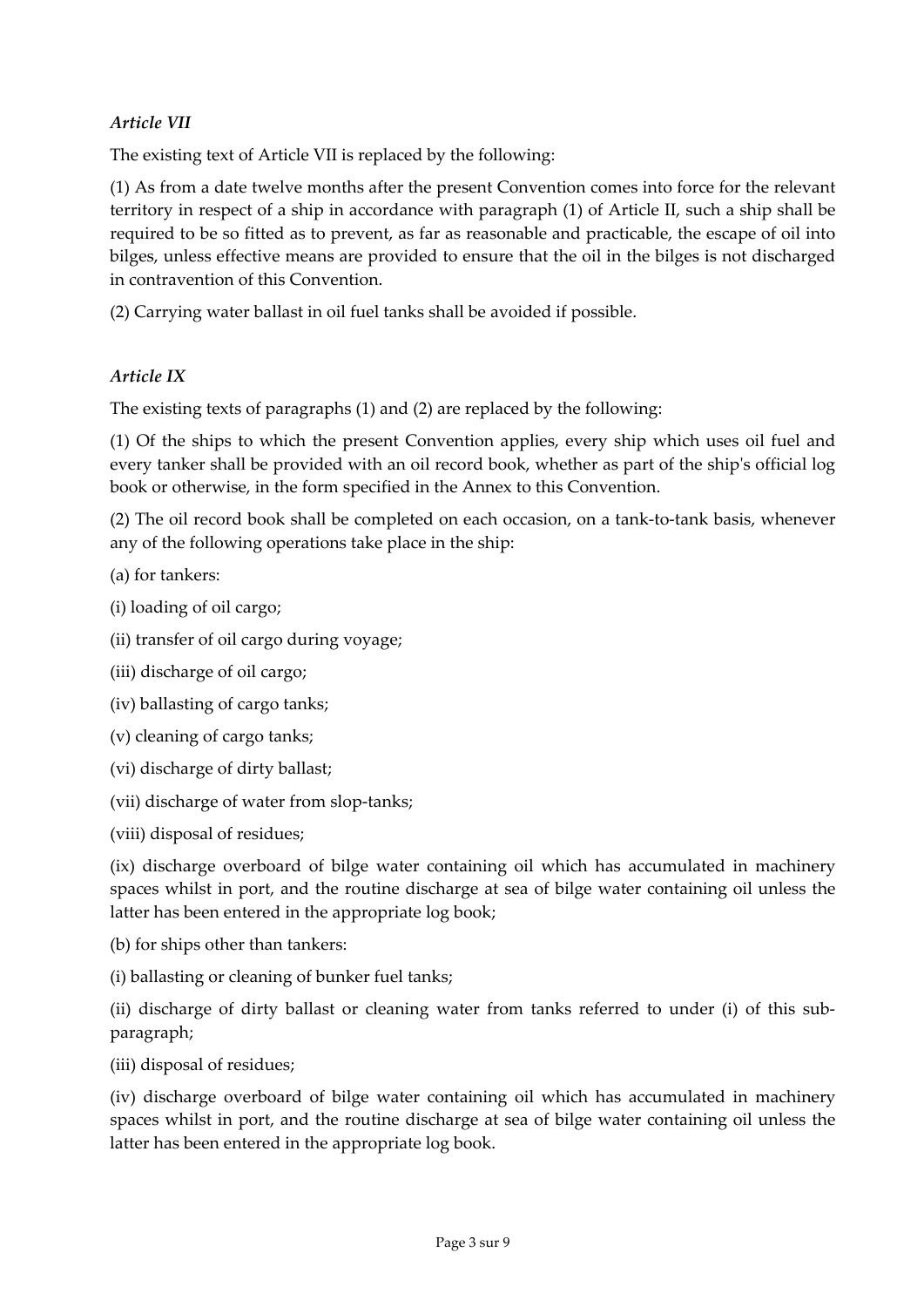In the event of such discharge or escape of oil or oily mixture as is referred to in Article IV, a statement shall be made in the oil record book of the circumstances of, and the reason for, the discharge or escape.

## *Article X*

The existing text of paragraph (2) is replaced by the following:

(2) Upon receiving such particulars, the Government so informed shall investigate the matter, and may request the other Government to furnish further or better particulars of the alleged contravention. If the Government so informed is satisfied that sufficient evidence is available in the form required by its law to enable proceedings against the owner or master of the ship to be taken in respect of the alleged contravention, it shall cause such proceedings to be taken as soon as possible. That Government shall promptly inform the Government whose official has reported the alleged contravention, as well as the Organization, of the action taken as a consequence of the information communicated.

Annex A

Annex A is deleted.

Annex B

Annex B is deleted and replaced by the following: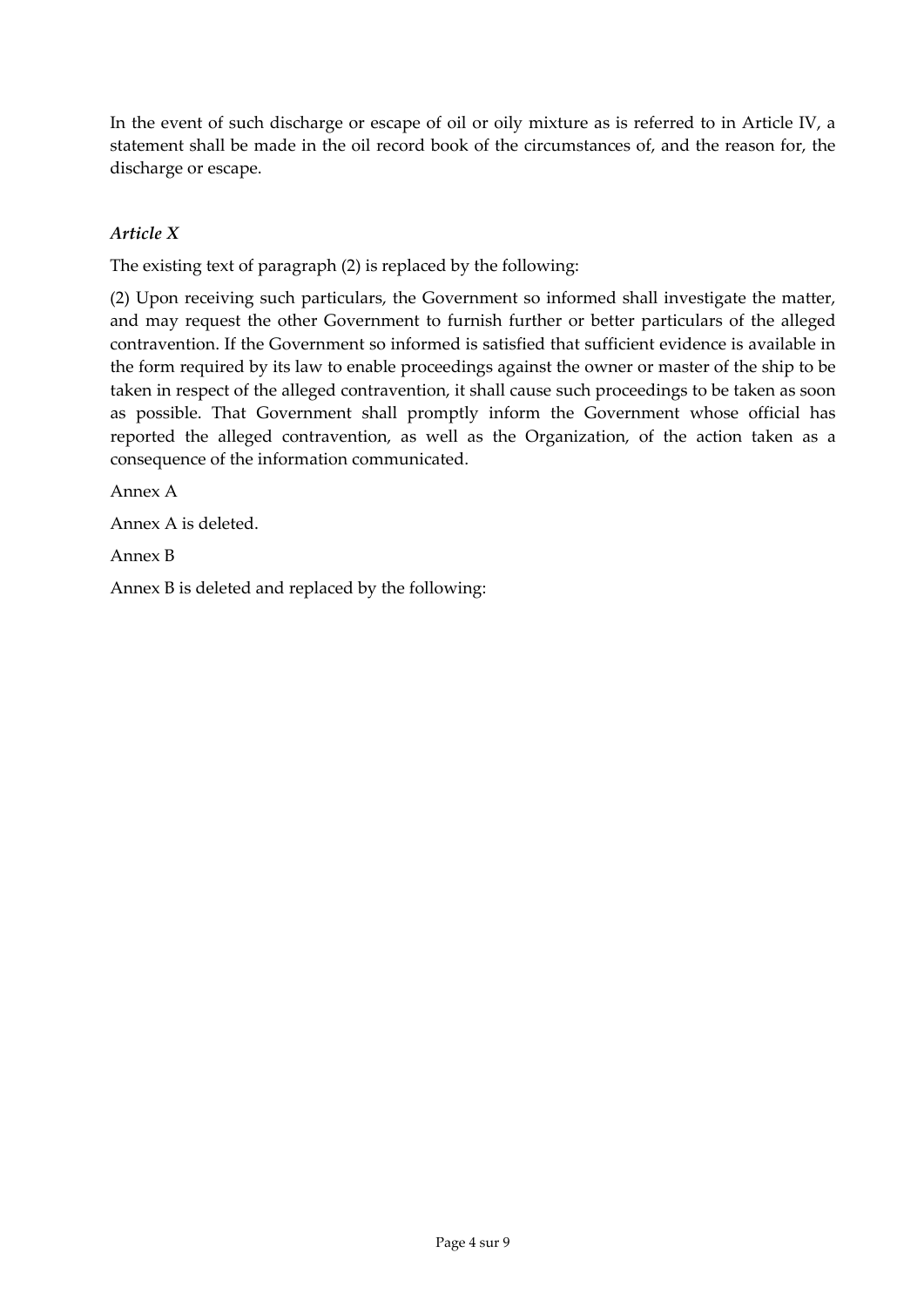#### **ANNEX**

#### **FORM OF OIL RECORD BOOK**

#### **I ‐ FOR TANKERS**

Name of ship ..................................

Total cargo carrying capacity of ship in cubic metres ....................................

(a) *Loading of oil cargo*

1. Date and place of loading

2. Types of oil loaded

3. Identity of tank(s) loaded

(b) *Transfer of oil cargo during voyage*

| 4. Date of transfer                        |    |      |
|--------------------------------------------|----|------|
| 5. Identity of $tank(s)$                   |    | From |
|                                            | ŤŤ | Tο   |
| 6. Was (were) $tank(s)$ in $5(i)$ emptied? |    |      |

## (c) *Discharge of oil cargo*

| 7. Date and place of discharge    |
|-----------------------------------|
| 8. Identity of tank(s) discharged |
| 9. Was (were) tank(s) emptied?    |

(d) *Ballasting of cargo tanks*

| 10. Identity of tank(s) ballasted                    |
|------------------------------------------------------|
| 11. Date and position of ship at start of ballasting |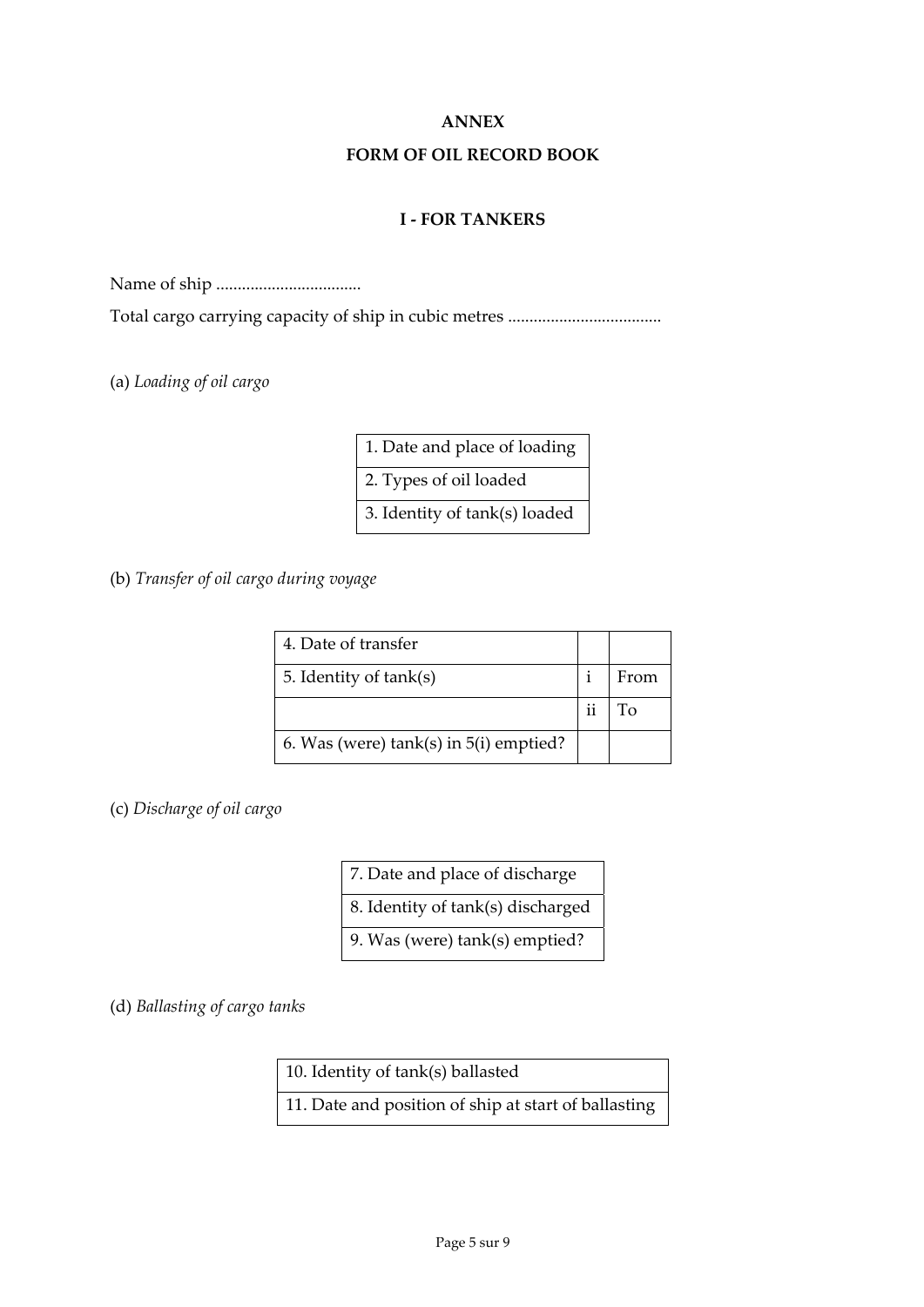## (e) *Cleaning of cargo tanks*

12. Identity of tank(s) cleaned

13. Date and duration of cleaning

14. Methods of cleaning\*

\* Hand hosing, machine washing or chemical cleaning. Where chemically cleaned, the chemical concerned and the amount used should be stated.

## (f) *Discharge of dirty ballast*

| 15. Identity of $tank(s)$                                                          |
|------------------------------------------------------------------------------------|
| 16. Date and position of ship at start of discharge to sea                         |
| 17. Date and position of ship at finish of discharge to sea                        |
| 18. Ship's speed(s) during discharge                                               |
| 19. Quantity discharged to sea                                                     |
| 20. Quantity of polluted water transferred to slop tank(s) (identify slop tank(s)) |
| 21. Date and port of discharge into shore reception facilities (if applicable)     |

(g) *Discharge of water from slop tank(s)*

| 22. Identity of slop tank(s)                              |
|-----------------------------------------------------------|
| 23. Time of settling from last entry of residues, or      |
| 24. Time of settling from last discharge                  |
| 25. Date, time and position of ship at start of discharge |
| 26. Sounding of total contents at start of discharge      |
| 27. Sounding of interface at start of discharge           |
| 28. Bulk quantity discharged and rate of discharge        |
| 29. Final quantity discharged and rate of discharge       |
| 30. Date, time and position of ship at end of discharge   |
| 31. Ship's speed(s) during discharge                      |
| 32. Sounding of interface at end of discharge             |
|                                                           |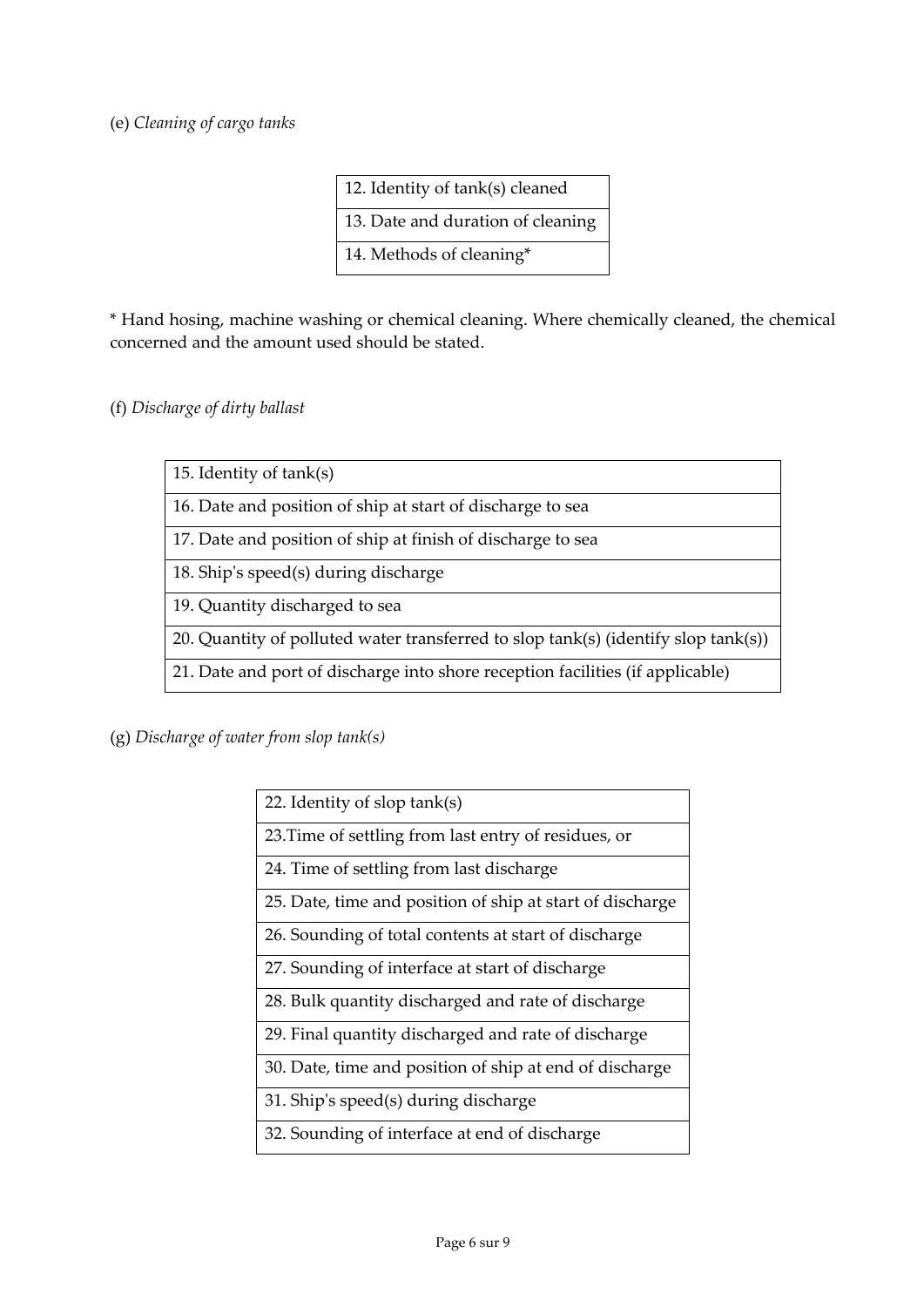| 33. Identity of tank(s)                                            |
|--------------------------------------------------------------------|
| 34. Quantity disposed from each tank                               |
| 35. Method of disposal of residue:                                 |
| (a) Reception facilities                                           |
| (b) Mixed with cargo                                               |
| (c) Transferred to another (other) $tank(s)$ (identify $tank(s)$ ) |
| (d) Other method                                                   |
| 36. Date and port of disposal of residue                           |

(i) *Discharge overboard of bilge water containing oil which has accumulated in machinery spaces (including pump rooms) whilst in port\**

| 37. Port                                                    |
|-------------------------------------------------------------|
| 38. Duration of stay                                        |
| 39. Quantity disposed                                       |
| 40. Date and place of disposal                              |
| 41. Method of disposal (state whether a separator was used) |

\* The routine discharge at sea of bilge water containing any oil from machinery spaces including pump room bilges need not be entered in the oil record book but, if not, it must be entered in the appropriate log book, stating whether or not the discharge was made through a separator. Where the pump starts automatically and discharges through a separator at all times it will be sufficient to enter each day "Automatic discharge from bilges through separator".

(j) *Accidental or other exceptional discharges of oil*

| 42. Date and time of occurrence                              |
|--------------------------------------------------------------|
| 43. Place or position of ship at time of occurrence          |
| 44. Approximate quantity and type of oil                     |
| 45. Circumstances of discharge or escape and general remarks |

Signature of Officer or Officers in charge of operation concerned

#### Signature of Master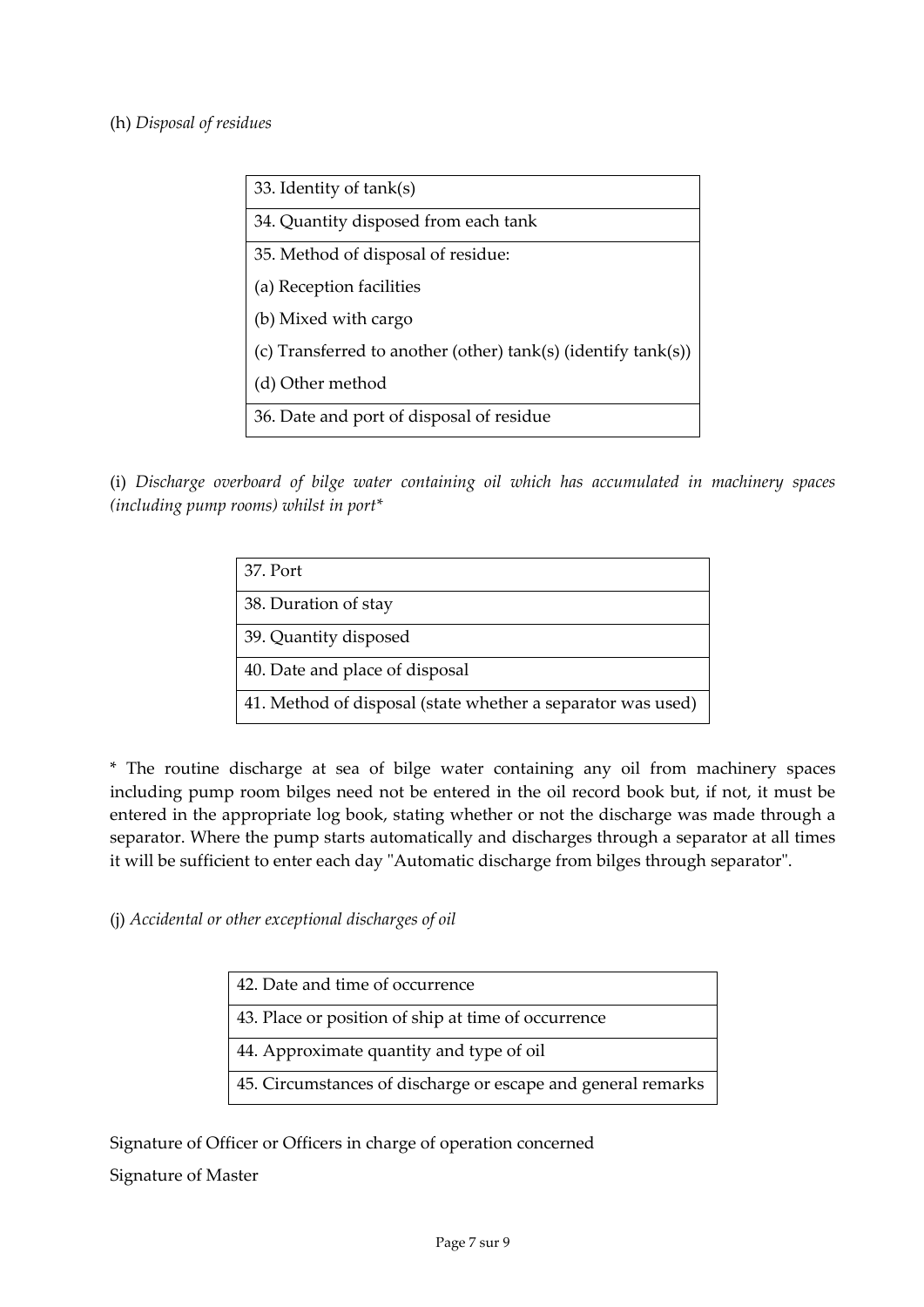## **II ‐ FOR SHIPS OTHER THAN TANKERS**

Name of ship ....................................

(a) *Ballasting or cleaning of bunker fuel tanks*

| 1. Identity of tank(s) ballasted                                                             |
|----------------------------------------------------------------------------------------------|
| 2. Whether cleaned since they last contained oil and, if not, type of oil previously carried |
| 3. Date and position of ship at start of cleaning                                            |
| 4. Date and position of ship at start of ballasting                                          |

(b) *Discharge of dirty ballast or cleaning water from tanks referred to under* (a)

| 5. Identity of $tank(s)$                              |
|-------------------------------------------------------|
| 6. Date and position of ship at start of discharge    |
| 7. Date and position of ship at finish of discharge   |
| 8. Ship's speed(s) during discharge                   |
| 9. Method of discharge (state whether separator used) |
| 10. Quantity discharged                               |

(c) *Disposal of residues*

- 11. Quantity of residue retained on board
- 12. Methods of disposal of residue:

(a) reception facilities

(b) mixed with next bunkering

- (c) transferred to another (other) tank(s)
- 13. Date and port of disposal of residue